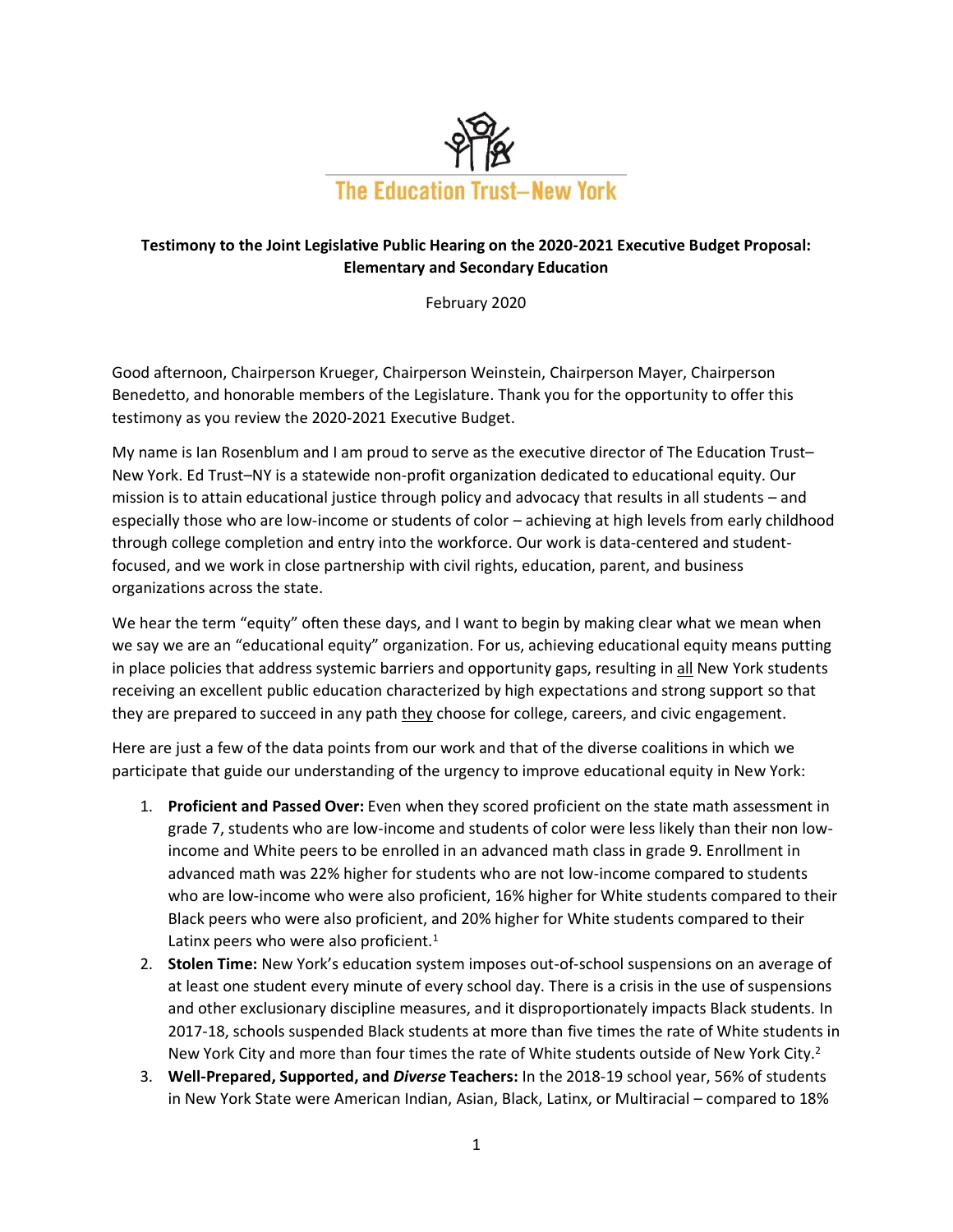of teachers and 25% of school principals. Nearly 10% of Black and Latinx students are enrolled in schools with no same-race/ethnicity teachers. In addition, nearly 350,000 White students attend schools without a single teacher of color. The data reinforce what we've learned from dozens of conversations and focus groups with educators of color: Teachers of color face unique career challenges due to prejudice, resulting in disparities in recruitment, hiring, support, and retention.<sup>3</sup>

## **The 2020-2021 Executive Budget Proposal**

The Executive and Legislature continue to make important strides in addressing educational equity issues through strategic investment and policy changes, and we are grateful for your ongoing leadership and commitment. Positive steps include sustained investment in expanded access to Advanced Placement (AP) and International Baccalaureate (IB) courses; action to enable more high school students to earn college credit for free or at a reduced cost – addressing a real impediment so first-generation college hopefuls can benefit from Dual Enrollment classes; and a requirement that the New York State Education Department undertake a recently completed report on ways to improve educator diversity, among many other measures.

We would like to highlight three issues addressed in the 2020-2021 Executive Budget:

- **Early College High Schools:** In 2019, the State of the State agenda included the commitment that every student will be able to earn college credit and/or complete a work-based learning experience by the time the Class of 2025 graduates from high school. While additional steps are necessary to meet that commitment – as described below – it is good news that the Executive Budget includes an additional \$6 million to create at least 10 new Early College High School programs. The Syracuse Comprehensive Education and Workforce Training Center partnership with the Syracuse City School District and SUNY Empire State College is also an innovative and positive proposal.
- **Early Childhood Investment:** We are pleased that the Executive Budget proposes a \$15 million increase to expand half- and full-day pre-kindergarten for more than 2,000 3- and 4-year-olds in high-need school districts. In addition, we strongly support the Executive's proposal to expand the Empire State Child Tax Credit to families with children ages 0-3 with income under \$50,000 as an important initial step to increase financial security for families with young children. Although it is not the subject of today's hearing, there are three additional critical early childhood investments missing from the Executive Budget that we hope you will consider:
	- 1) Creation of a Workforce Retention and Child Care Provider Stability Fund to provide immediate relief to family and center child care providers in order to prevent closures and ensure stability for parents;
	- 2) Additional state funding dedicated to limiting subsidy co-pays and expanding subsidy eligibility levels – recognizing that an overwhelmingly majority of New York voters (85%) support investing more public funds to expand access to quality, affordable child care for families with young children; <sup>4</sup> and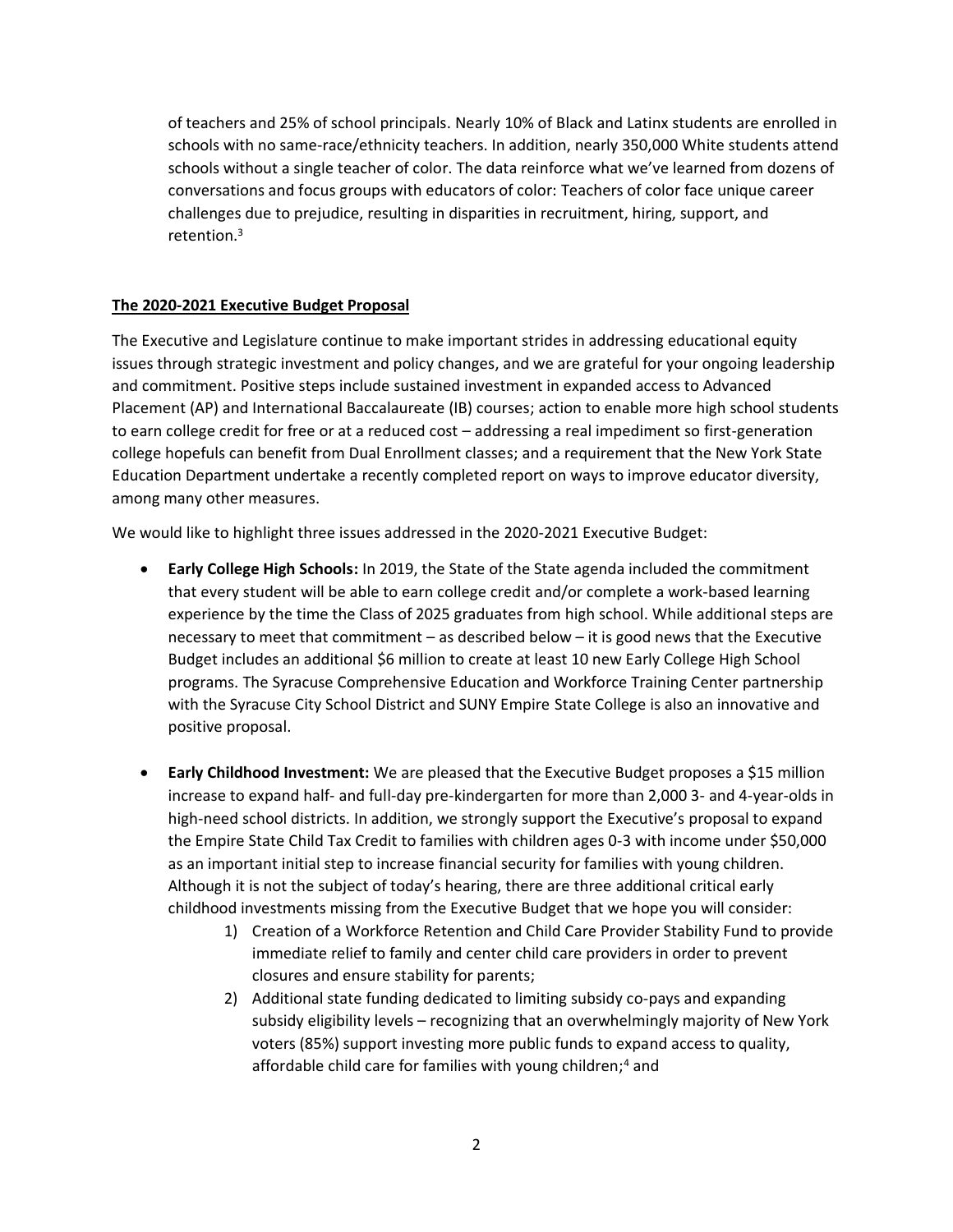- 3) Investing more in QUALITYstarsNY the state's quality rating and improvement system – to support quality and transparency and enable parents to know the quality rating for their child's program or a program they're considering. A \$14 million investment would enable QUALITYstarsNY to reach an additional 10% of the state's child care providers.
- **School Funding Transparency:** Schools that serve students with greater needs require significantly greater resources than other schools. There are three parts to this puzzle: whether a school district's overall level of funding from state and local sources is adequate to provide a quality education; whether the school district is directing the most resources to the schools with the greatest needs; and whether schools are spending resources effectively. All three parts are necessary to understand whether our school funding system is equitable. In addition, what happens once resources get to a school district has historically received the least transparency and attention. The Executive Budget's continued focus on this issue can help improve educational equity within that broader context.

## **What's Missing From the 2020-2021 Executive Budget Proposal**

Returning to the three data points at the beginning of this testimony, there are a few issues that we hope the Legislature chooses to prioritize as the 2020-2021 budget process continues: improving equitable access to advanced courses, eliminating disparities in how schools suspend students, and increasing educator diversity.

### **Improving equitable access to advanced courses**

New York's education system is on average approximately twice as likely to enroll White and non lowincome students than their Black and Latinx peers and their peers who are low-income in a diverse range of advanced classes in high school – including Physics, Calculus, AP and IB courses, Computer Science, advanced foreign languages, and music. This is both because students who are low-income and students of color are less likely to attend schools where these courses are offered and because even when they attend schools that have the classes, these student groups are less likely to be given access.

We and our partners in The New York Equity Coalition have proposed four policy solutions that we hope are enacted this year:

- 1. **Improve access to advanced courses.** The state should invest in more AP, IB, and Dual Enrollment courses in high-need school districts — including planning time for teachers and equity-driven course enrollment policies — and in expanding access to school counselors who are culturally responsive.
- 2. **Support parents and students.** The state should require school districts to provide every family with clear and concise information, in multiple languages, beginning in the late elementary grades about the courses their child can take in middle and high school to prepare for college, careers, and civic engagement – including the benefits of enrolling in advanced courses and the support available.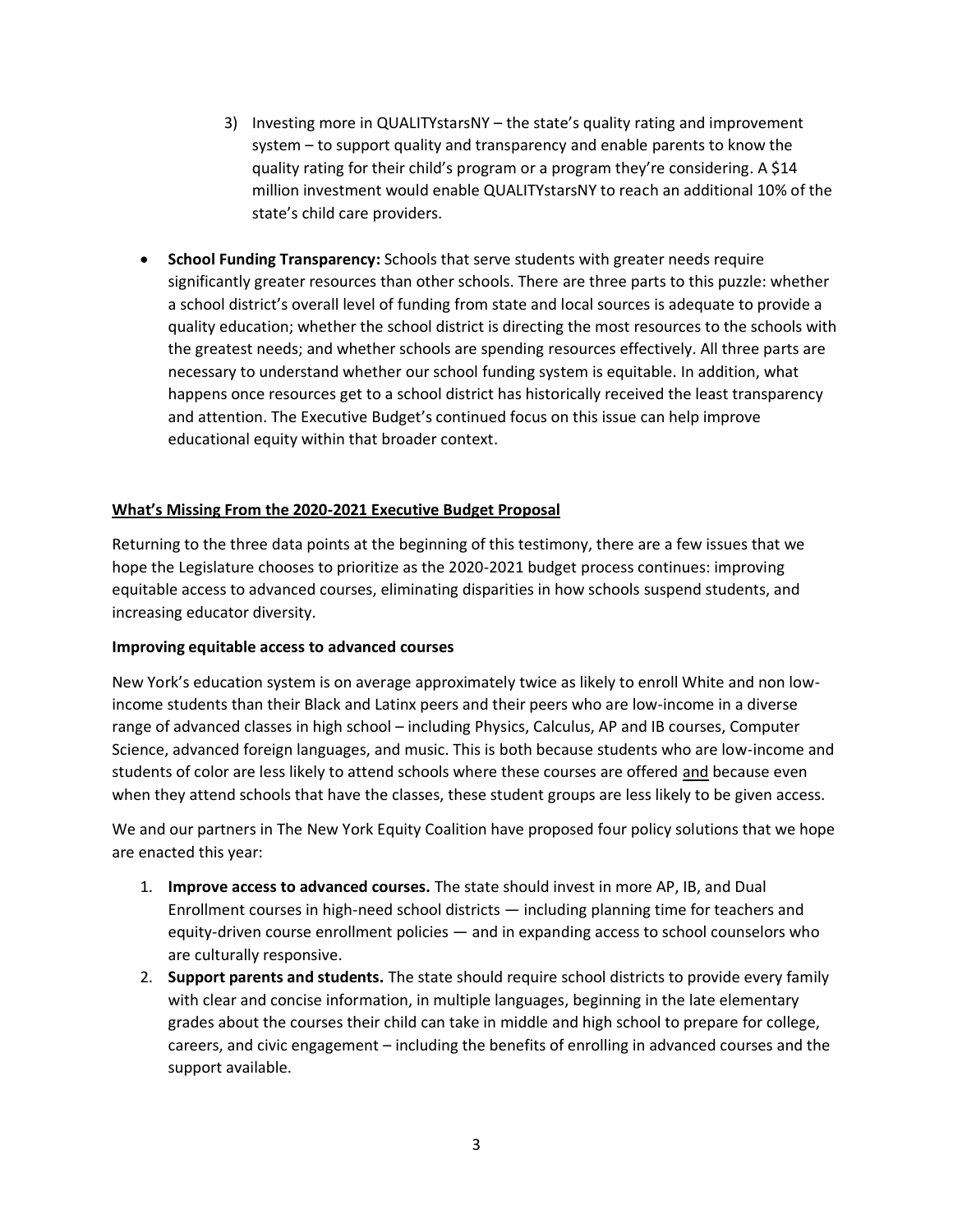- 3. **Eliminate barriers to enrollment.** Our research reveals that many school districts put in place unnecessary and inequitable barriers to advanced courses that disproportionately impact historically under-served groups of students.<sup>5</sup> The state should enable automatic enrollment in the next available advanced course for students who demonstrate readiness using one of multiple measures. Families would always have the right to decline this automatic enrollment. States like North Carolina, Washington, and Colorado have enacted their own automatic enrollment policies to improve equity in advanced course access. For example, in one school district in Washington that adopted automatic enrollment before their new state law went into effect, "the number of students enrolled in advanced courses has increased by 70 percent, and for the first time the district's ethnic diversity is reflected within these classes."<sup>6</sup>
- 4. **Eliminate enrollment disparities.** The state should ensure that any school or school district that has disparities in advanced course enrollment is implementing an action plan to improve equity with parent, educator, and student input.

A9697, sponsored by Majority Leader Peoples-Stokes, and S7600, sponsored by Senate New York City Education Committee Chairperson Liu, includes several of these key provisions and would be historic legislation for New York with a dramatic impact on improving educational equity.

### **Reducing the use of suspensions and eliminating disparities in how schools suspend students**

Schools must take steps to support all students in the classroom, not push them out of it. New York's education system imposes suspensions on Black students at unacceptable rates and far more than their White peers. We believe it is up to the state leaders to enact policies to stop these practices. We strongly support the Solutions Not Suspensions legislation sponsored by Senator Montgomery and Assemblymember Nolan, which would:

- 1. Encourage practices that promote and sustain a safe, inclusive, and respectful school environment;
- 2. Require school codes of conduct to include restorative approaches to discipline;
- 3. Limit the use of suspensions for students in K-3 to only the most serious behavior; and
- 4. Shorten the maximum length of suspension from 180 to 20 school days.

### **Improving educator diversity**

A comprehensive educator diversity agenda should address educator preparation, recruitment, and inservice support.

We strongly support the Board of Regents' 2020 Budget and Legislative Priorities request for an additional \$3 million to expand the Teacher Opportunity Corps II program to increase the number of certified educators of color and to enhance teacher diversity In New York State.

In addition, there are other fiscal and non-fiscal steps that the Legislature can take to address teacher and school leader diversity, including:

- 1. Establishing a state "Grow Your Own" initiative to partner high schools with local colleges and universities;
- 2. Establishing a statewide teacher preparation pipeline initiative, building on the important work focused on teacher aides and teacher assistants in Buffalo;